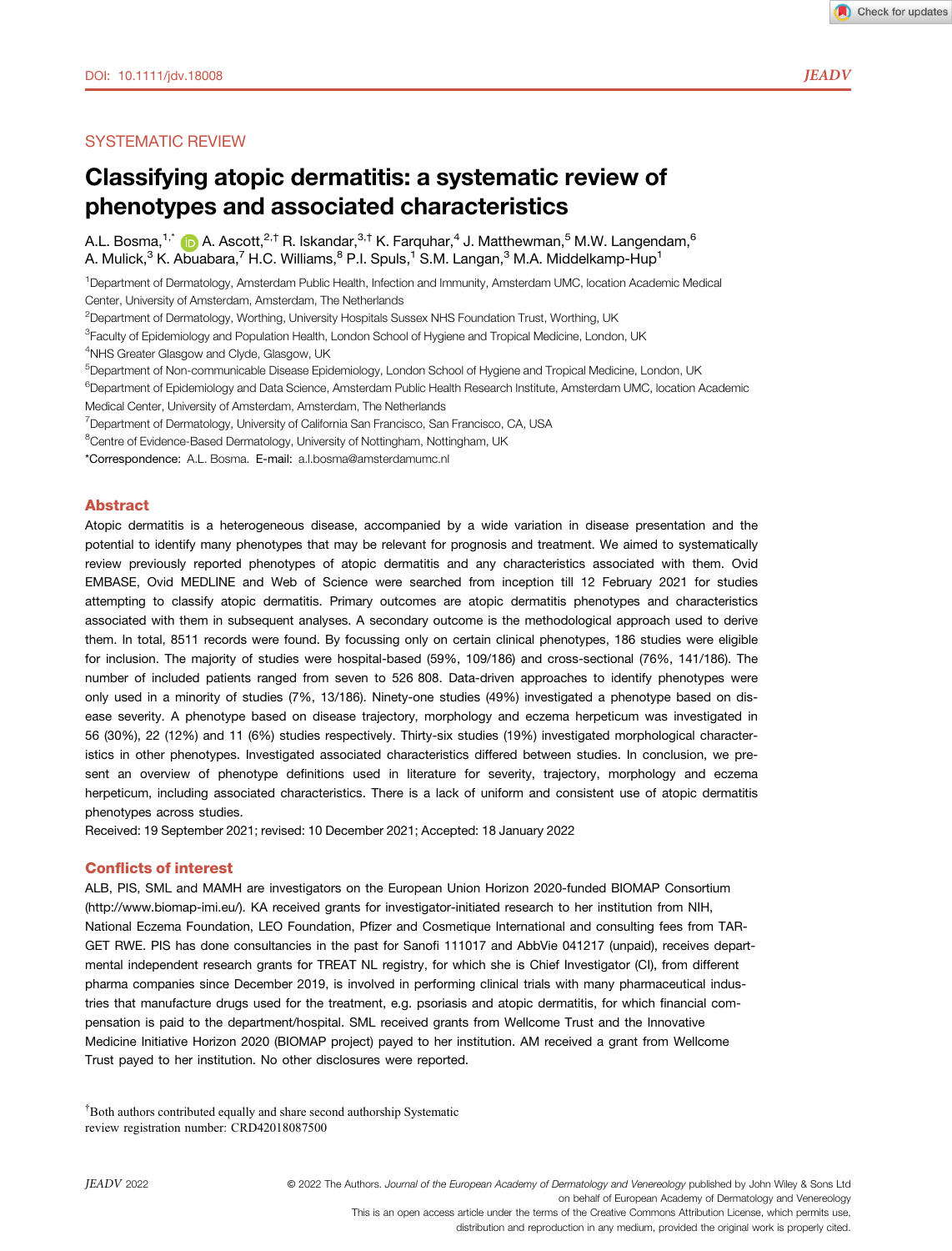# Funding sources

ALB, PIS and PMH were supported by departmental resources. SML was supported by a Wellcome Trust Senior Research Fellowship in Clinical Science (205039/Z/16/Z). The findings and conclusions in this report are those of the authors and do not necessarily represent the views of the funders.

# Introduction

Atopic dermatitis (AD), also known as (atopic) eczema, is a common chronic inflammatory skin condition characterized by pruritus. It is a heterogeneous disease with a wide spectrum in clinical presentation, which may change over time. Besides a variety in clinical presentation (e.g. presence of the eczema in the flexures vs. nonflexural eczema), some have described distinct subtypes based on nonclinical features [e.g. presence of filaggrin (FLG) mutations or serum immunoglobulin E (IgE)]. AD is considered both an immunological and skin barrier disorder. The disease is influenced by endogenous factors, i.e. a genetic predisposition, as well as by exposure to environmental factors.<sup>1</sup>

In general, the term phenotype is a comprehensive concept and is used in numerous ways in the literature. There is a need for comparability between studies. A phenotype could be defined as a set of features of an individual resulting from the interplay between genetic and environmental factors. Due to its complexity in presentation and pathogenesis, various attempts have been made to classify AD into phenotypes.<sup>2</sup> Phenotypes within AD can be distinguished based on various features, which could include any static or dynamic feature such as clinical presentation (i.e. morphology and course of disease), or nonclinical features (e.g. based on genetics or immunology). $3$  The identification of clinically meaningful phenotypes could be a first step to enable stratification of patients in the context of personalised medicine.

The primary objective of this systematic review was to report AD phenotypes, focussing on certain clinical phenotypes, that have been published in the literature and how these were defined, as well as to investigate which patient characteristics were associated with these phenotypes in subsequent analyses. Our secondary objective was to summarize the methodological approaches used to derive the phenotypes. To this point in time, no studies have been undertaken to systematically review the literature and summarize previously defined phenotypes in the field of AD.

### **Methods**

### Protocol and registration

The protocol for this systematic review has been published prior to the start of this study.<sup>3</sup> In addition, the protocol was registered in the International Prospective Register of Systematic Reviews (PROSPERO; CRD42018087500).<sup>4</sup> The changes to the protocol are summarized in Appendix S1 (Supporting Information). The study is reported in accordance with the Preferred Reporting Items for Systematic Reviews and Meta-Analyses (PRISMA) guidelines.<sup>5</sup>

### Eligibility criteria

In the context of this systematic review, we have defined phenotype as any subtype or subgroup of AD patients in which associated characteristics were investigated.<sup>3</sup> Subgroups of AD patients could be defined based on any feature, including both clinical and nonclinical features. We have included published studies that have a main aim to describe at least one of the following five phenotypic groupings:

- 1) The AD phenotype is defined by disease severity (e.g. mild, moderate-to-severe, severe).
- 2) The AD phenotype is defined by disease trajectory (e.g. early-onset, late-onset).
- 3) The AD phenotype is defined by morphological features (i.e. based on findings at physical examination [e.g. flexural eczema]); and
- 4) The AD phenotype is defined by (history of) eczema herpeticum.In these four phenotypic groupings, the associated characteristics (e.g. FLG mutations) are subsequently investigated per phenotype. For papers that did not define the phenotype by morphological features (see under 3), but instead first determined the phenotype (e.g. based on FLG mutations) in order to describe morphological characteristics in these subgroups, we included as a fifth phenotype:
- 5) The study defines the AD phenotype based on a certain feature (e.g. FLG mutations) in order to investigate morphological characteristics in these phenotypes.

We have excluded studies of localised eczema such as hand eczema, if not mentioned specifically in patients with AD, and other types of eczema such as contact dermatitis and seborrheic dermatitis; literature reviews, case reports and case series; conference abstracts, books and book chapters; and studies on other phenotype categories than defined above (including subgroups based only on age, gender, ethnic populations, presence of triggers, comorbidities, immunology and genetics). Ichthyosis vulgaris, prurigo nodularis and keratosis pilaris in AD patients were considered morphological features.

### Search strategy and information sources

A comprehensive literature search strategy was developed in consultation with a clinical librarian. We have searched Ovid EMBASE, Ovid MEDLINE and Web of Science from inception till 12 February 2021. No language restrictions or filters were applied. The Ovid MEDLINE search strategy can be found in Appendix S2 (Supporting Information). In addition, the reference lists from three major review articles were hand-searched for relevant studies.<sup>1,2,6</sup>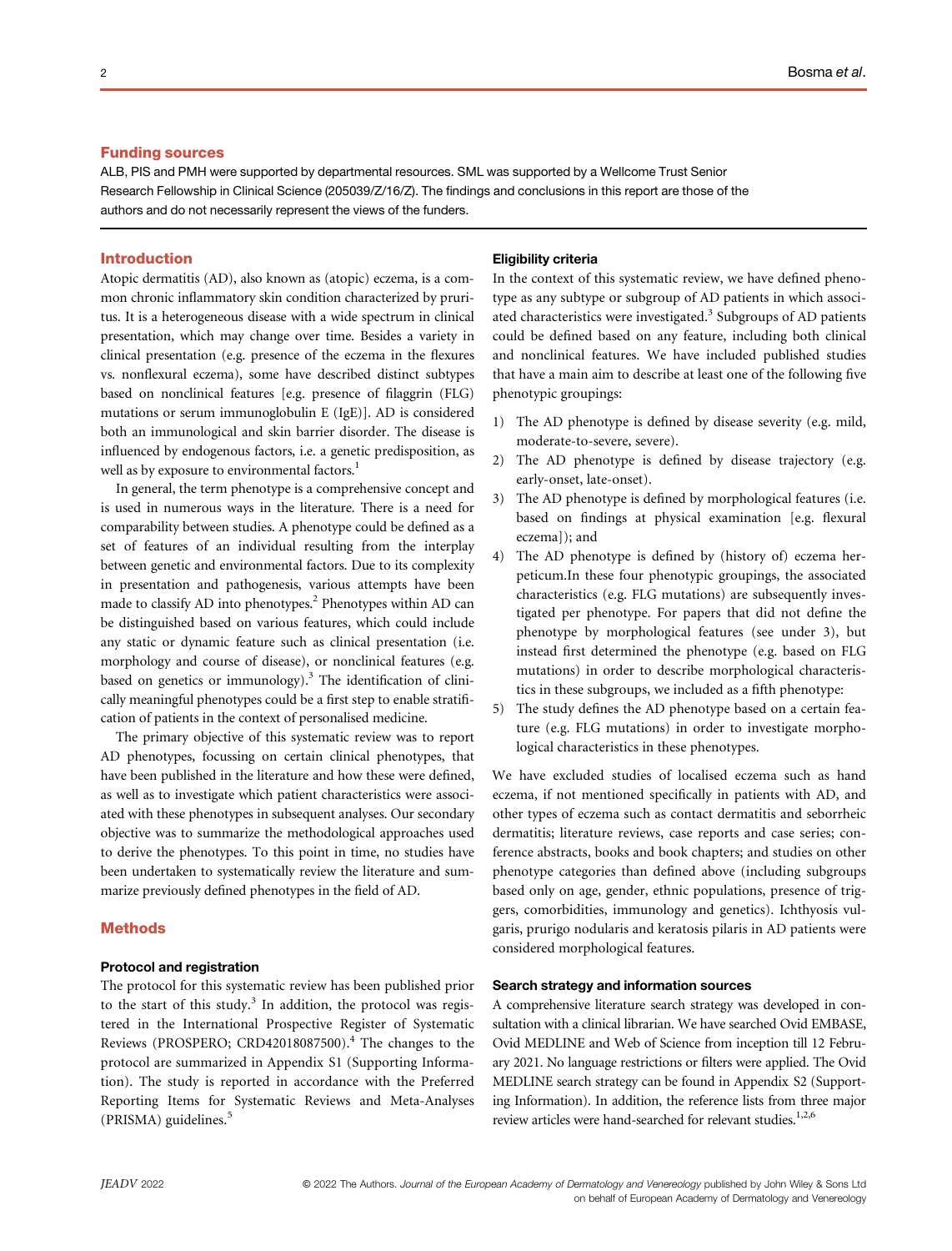### Study selection process

The results of the literature search were uploaded into Covidence online software. All titles and abstracts were screened independently by two reviewers, using a screening tool based on our eligibility criteria. Publications that both reviewers recorded as meeting the inclusion criteria were retrieved for full-text review and excluded when not meeting the criteria. Disagreements were discussed with a second reviewer if necessary. Persistent conflicts were resolved with a senior author. Thereafter, full-text publications were reviewed in duplicate by two separate reviewers. Disagreements were resolved after discussion between the reviewers and with a senior author if necessary.

# Data extraction process

Data from each full-text publication were independently extracted by two reviewers (A.B., A.A., R.I., K.F. and J.M.), using a data extraction form designed for this purpose. Discrepancies in data extraction were resolved by discussion if necessary.

# Data items

We extracted the following data domains from the included publications using our predesigned data extraction form: study data, disease data and outcome data. The study data comprised the following items: year(s) conducted, study design, setting conducted in, country/countries conducted in, World Health Organization (WHO) region, and the number, age and gender of the participants with (atopic) eczema. The following disease data items were extracted: disease description, diagnostic criteria/codes and disease severity definition. The following outcome data items were extracted: qualitative description of the phenotype(s), proportion of individuals in each phenotype (if relevant), qualitative description of the characteristic(s) (of a priori interest) potentially associated with the phenotype(s), result of the statistical analyses on the association, methodological approach for deriving phenotype(s) and/or investigating the association (including a data-driven approach using statistical techniques, rather than the predefinition of phenotypes, if applicable), and whether controls were included (including the number).

### Synthesis of results

The results are reported descriptively. We anticipated that both the phenotype definitions and potentially associated characteristics that are investigated would vary between studies. Therefore, we expected heterogeneity in all outcomes. We have grouped studies into categories where possible and composed evidence tables per phenotype category. If more than one phenotype category was applicable to one study, the publication was grouped into all relevant categories.

### Risk of bias assessment

Risk of bias was assessed per study using the critical appraisal checklists for analytical cross-sectional studies, cohort studies

and case-control studies from the Joanna Briggs Institute (JBI), as appropriate.<sup>7</sup> In the forms, we have treated the described phenotype as the outcome and the description of the potentially associated characteristics under investigation as the exposure. Traffic light tables were composed according to study design and phenotype category to visualize the qualitative results descriptively.

# Quality of the evidence

We aimed to use the Grading of Recommendations Assessment, Development and Evaluation (GRADE) approach for assessing the quality of evidence per phenotype category. As we anticipated that the phenotype definitions and potentially associated characteristics would vary between studies, an assessment was made whether the quality of evidence per phenotype category could be investigated.

### **Results**

# Search results

We have screened 8511 records and have assessed 675 full-text publications. In total, 186 studies, published between 1966 and 2021, fulfilled the inclusion criteria. Reference searching has yielded 6 additional publications. Figure 1 gives an overview of the study selection process, including reasons for exclusion.

### Study overview

Of the included articles, 59% (109/186) was hospital-based (medical specialist setting). Regarding study design, 76% (141/186) was cross-sectional studies. In 7% of studies (13/ 186), a data-driven approach was used to derive phenotypes, including two studies using existing data-driven phenotypes. The number of included AD patients ranged from seven to 526 808. Ninety-one (49%) publications investigated phenotypes based on disease severity (phenotype group 1). Phenotypes based on disease trajectory (phenotype group 2) were investigated in 56 (30%) studies. Thirty-six (19%) studies investigated morphological characteristics in other phenotypes (phenotype group 5). A morphology-based phenotype (phenotype group 3) and a phenotype of AD patients having eczema herpeticum (phenotype group 4) were investigated in 22 (12%) and 11 (6%) studies respectively. There was an overlap between phenotype categories in 26 studies, with two  $(n = 22)$  to three  $(n = 4)$  phenotype categories being investigated in one study. An overview of the study characteristics per study grouped per phenotype category can be found in Table S1a–e (Supporting Information).

# Risk of bias

The risk of bias of studies is reported in Table S2a–e (Supporting Information), demonstrating the qualitative results of the JBI critical appraisal checklists according to study design and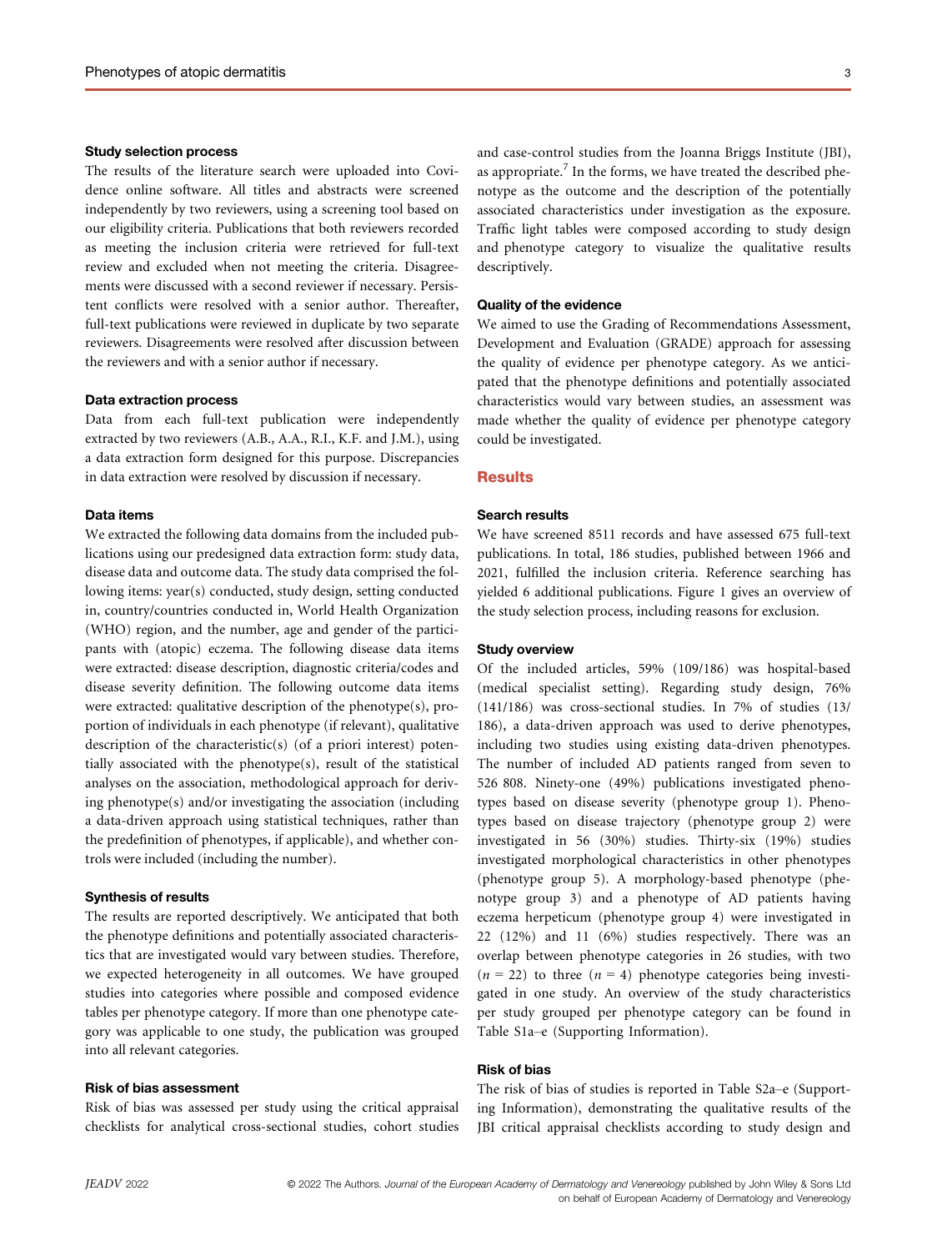

phenotype category. We decided not to give an overall estimation of the risk of bias per paper but to descriptively report the checklist results per paper.

In various papers (30%, 27/91) within the disease severity category (phenotype group 1), no predefined scoring system or severity cut-offs were reported, resulting in the score unclear for outcome in the risk of bias assessment. $8-10$  In many papers (27%, 15/56) on disease trajectories (phenotype group 2), age cut-offs were unclear or it was unclear who assessed the age of onset (i.e. whether it concerned reports by patient, parent or physician).<sup>11-13</sup> A lack of detail was identified regarding phenotypes based on morphological features and the investigation of morphological characteristics in other phenotypes (phenotype group 3 and 5). Often (in 69%, 41/ 59), it was unclear who performed the assessment or no criteria or further specifications for the assessment of morphological characteristics were reported (i.e. when characteristics were considered present or not).14,15 Overall, in many crosssectional studies (60%, 84/140), the subjects and setting were not described in sufficient detail.<sup>16–18</sup> In addition, the absence of inclusion of potentially confounding factors in the analyses of many studies (55%, 102/186) was noteworthy. A major source of bias across studies related to the two latter factors in the checklists.

### Quality of the evidence

We found heterogeneity in the phenotypes and investigated characteristics that were reported in studies and the results of this review are descriptive. Therefore, following discussions with author M.L., an international leading GRADE researcher, assessing the quality of the evidence with GRADE, was considered not relevant.

### Study results

An overview of all studies in alphabetical order per phenotype category and details of the results are found in Table S1a–e (Supporting Information). The results of the statistical analyses are summarized per phenotype category and per category of associated characteristics in Appendix S3 (Supporting Information). An overview of all phenotypic groupings and their investigated characteristics can be found in Fig. 2 (graphical abstract).

Phenotypes based on disease severity (phenotype group 1) Within this phenotype category, 86% (78/91) of studies were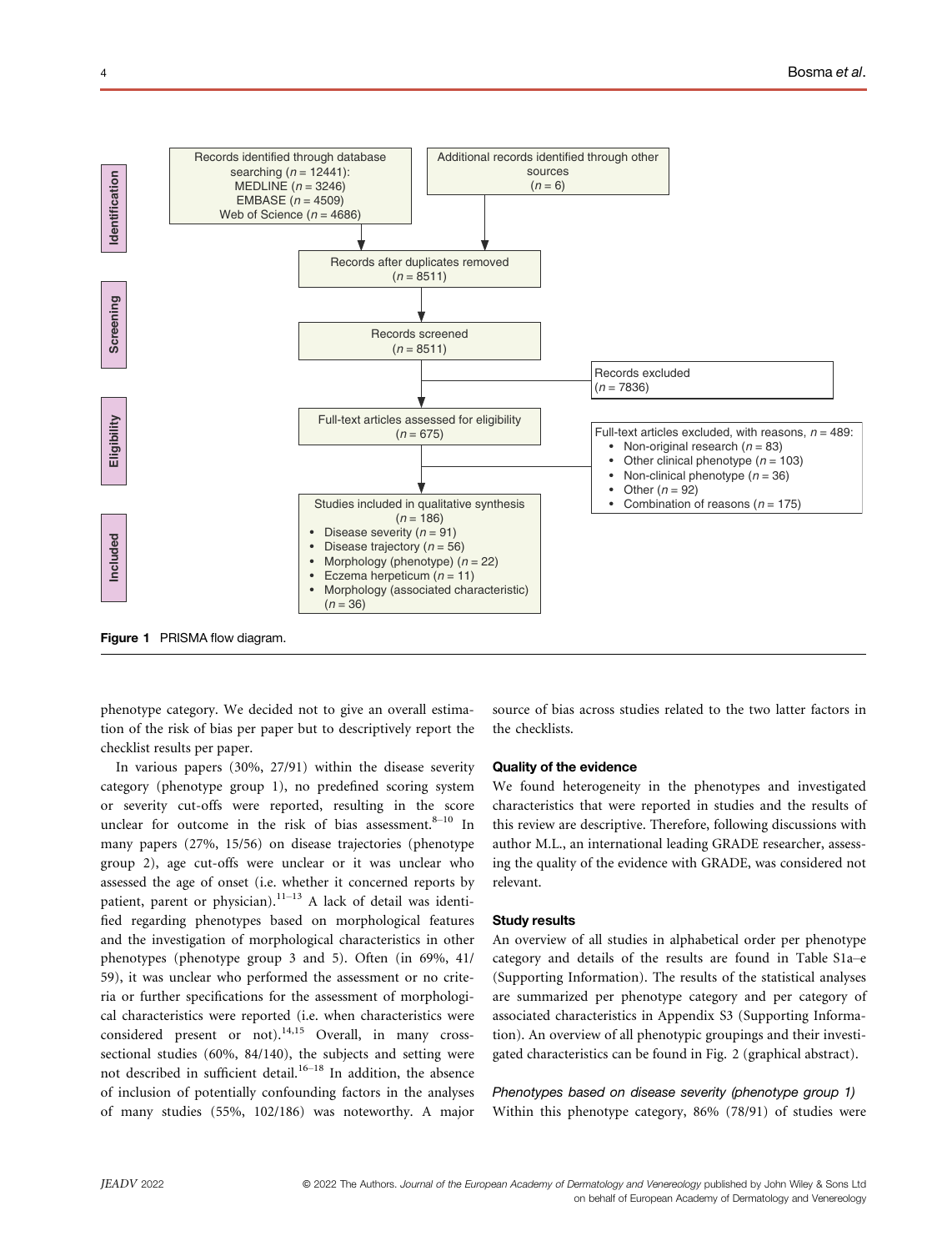



Phenotypes based on disease

following characteristics:

Genetics



cross-sectional, 66% (60/91) was hospital-based only, and in 2% (2/91), a data-driven approach was used. In the studies, the number of included AD patients ranged from seven to 526 808. Regarding WHO region, the majority of studies were conducted in the European Region ( $n = 50, 55\%$ ), followed by the Western Pacific Region ( $n = 21, 23\%$ ), the Region of the Americas  $(n = 16, 18\%)$  and the African Region and the Eastern Mediterranean Region (both  $n = 1$ , 1%). Investigated characteristics included the following categories: skin barrier function ( $n = 15$ ), <sup>19–</sup> <sup>33</sup> serum blood cell types and markers ( $n = 23$ ), <sup>9,18,23,34–53</sup> serum Ig levels and sensitization ( $n = 15$ ),<sup>20,22,25,51,54–64</sup> microbial colonization  $(n = 10)$ , <sup>15,65–73</sup> DNA mutations  $(n = 14)$ , <sup>10,51,74–85</sup> skin parameters  $(n = 8)$ ,<sup>32,86–92</sup> personal and family history of allergy  $(n = 4)$ ,<sup>58,93–95</sup> comorbidities  $(n = 7)$ .<sup>8,51,96–100</sup> morphology comorbidities  $(n = 7)$ ,<sup>8,51,96–100</sup> morphology  $(n = 3)^{51,93,101}$  and other characteristics  $(n = 5)^{51,95,102-104}$  (see Table S1a and Appendix S3, Supporting Information).

The use of different scoring systems for determining disease severity were identified among the included studies (e.g. SCoring Atopic Dermatitis (SCORAD), Eczema Area and Severity Index (EASI)). The SCORAD was most frequently used (in 39 out of 91 studies). Strikingly, we found that even when the same scoring system was used, cut-offs used to make a distinction between, for example, mild, moderate and severe AD differed between studies. For example, in studies, mild AD has been defined as SCORAD ranging from <15 to <37 points.<sup>22,33,34,66</sup> The threshold for severe AD ranged from >25 to >50 points.25,59,79 In addition, in many articles, no further specification of the basis of the severity definition was given.10,15,38,42,44,68,69,89,52,91

Phenotypes based on disease trajectories (phenotype group 2) Within this phenotype category, 50% (28/56) of studies was cross-sectional, 57% (32/56) was hospital-based only, and in 18% (10/56), a data-driven approach was used. In the studies, the number of included AD patients ranged from nine to 108 703. Most studies were conducted in the European Region  $(n = 33/56, 59\%)$ . Thirteen studies (23%) were conducted in the Western Pacific Region, 9 (16%) in the Region of the Americas, and one (2%) in the South-East Asian Region. Investigated characteristics included genetics  $(n = 14)$ ,  $^{11,17,21,51,84,105-113}$  comorbidities  $(n = 12)$ ,<sup>111,112,114–123</sup> allergic sensitization  $(n = 8)$ ,<sup>12,63,112,124–128</sup> morphology  $(n = 6)$ ,<sup>13,114,121,129–131</sup> immunological differences in skin and blood ( $n = 10$ )<sup>16,21,86,91,132–137</sup> and other characteristics  $(n = 17)^{111,112,114,121,124,138-149}$  (see Table S1b and Appendix S3, Supporting Information).

Many studies which investigated phenotypes based on disease trajectories (including age of onset) and their associated characteristics were cross-sectional studies ( $n = 28/56$ , 50%;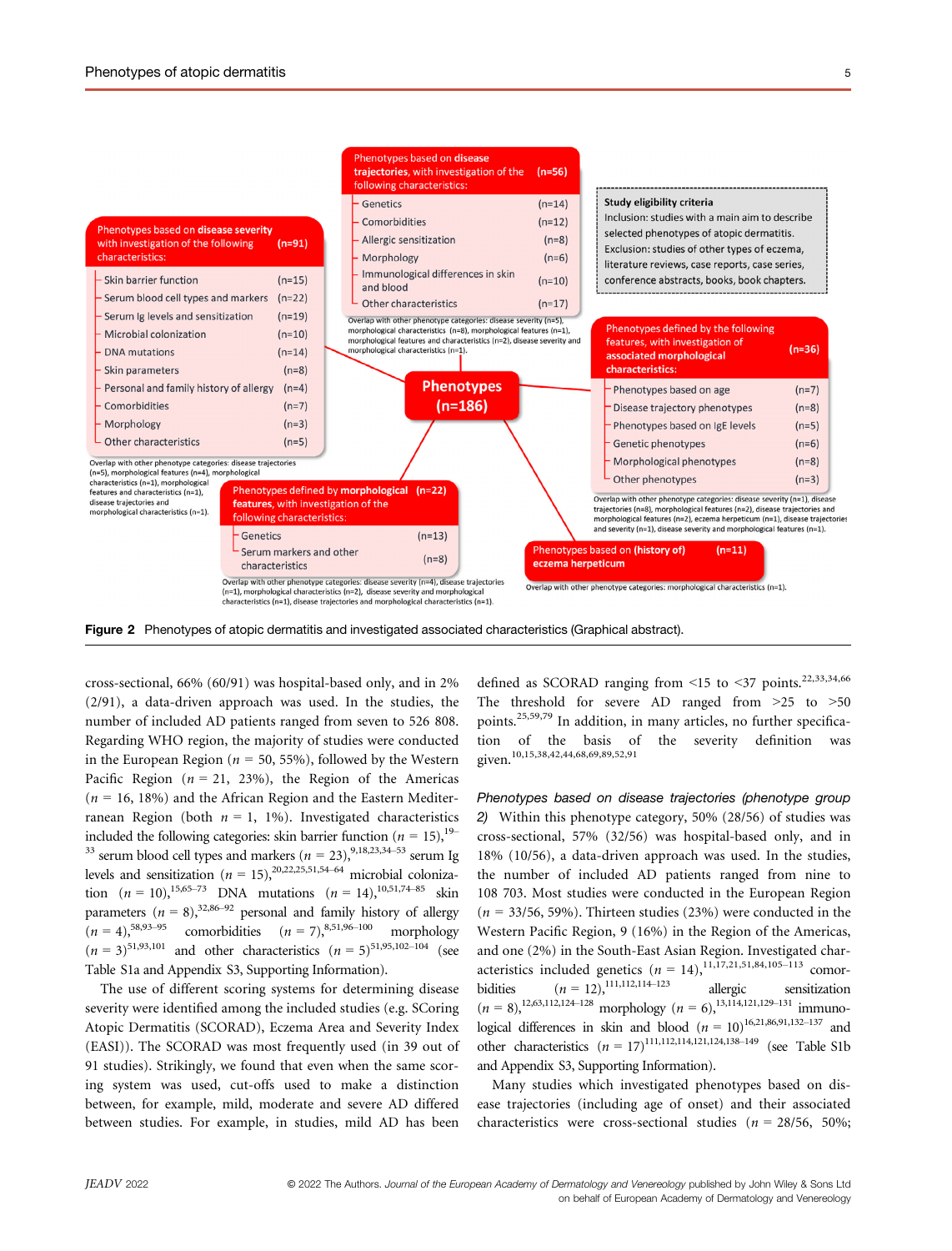with predefined phenotypes based on age cut-offs), rather than longitudinal studies ( $n = 28/56$ , 50%; using for example statistical data-driven approaches). Cross-sectional studies investigating phenotypes based on disease trajectory have the potential of recall bias and a lack of information on temporality. However, in comparison with the other phenotype categories, longitudinal studies were predominantly seen within this category. Early-onset disease was the most reported phenotype ( $n = 36/56$ , 64%). It predominantly concerned studies in adults retrospectively assessing self-reported early onset of disease. These findings should be interpreted with caution as a previous study has reported that using the question 'Have you had childhood eczema?' to determine age of onset of AD leads to overestimation of the prevalence of childhood AD in adults.<sup>195</sup> The age cut-offs used diverged across studies. For example, early-onset disease was defined using an age cut-off that ranged from 3 months to 8 years. Therefore, use of the term early-onset currently has limited informative value. Besides using age cut-offs in the phenotype definition, inclusion of a maximum/minimum disease duration was added to the definition in five studies (e.g. early-onset disease as within 6 months of disease onset).  $86,91,114,132,137$ 

Phenotypes defined by morphological features, with subsequent investigation of associated characteristics (phenotype group 3) Within this phenotype category, 95% (21/22) of studies was cross-sectional, 73% (16/22) was hospital-based only, and a data-driven approach was used in none of the studies. In the studies, the number of included AD patients ranged from 21 to 2205. Regarding WHO region, 59% (13/22) of studies was performed in the Western Pacific Region and 41% (9/22) in Region of the Americas and/or the European Region. Thirteen studies investigated genetic characteristics,<sup>105,108,150-160</sup> and eight studies investigated serum markers and other characteristics<sup>14,15,22,45,46,101,161,162</sup> (see Table S1c and Appendix S3, Supporting Information).

Phenotypes based on history of eczema herpeticum (phenotype group 4) Within this phenotype category, 91% (10/11) of studies was cross-sectional, 36% (4/11) was hospital-based only (study setting was not reported in 6 studies). In addition, in none of the studies, a data-driven approach was used. In the studies, the number of included AD patients ranged from 35 to 165 199. Nine (82%) of the studies were conducted in the Region of the Americas. One study (9%) was conducted in the European Region and one study (9%) in the Western Pacific Region. Various associated characteristics were investigated  $163-173$  (see Table S1d and Appendix S3, Supporting Information). Notably, in most studies, the diagnosis of (history of) eczema herpeticum was confirmed by either anti-HSV antibody titer, PCR, Tzanck smear, immunofluorescence and/or culture test results. These are all objective assessments rather than a predefinition that could be subject to interpretation.

Phenotypes defined by any feature, with subsequent investigation of associated morphological characteristics (phenotype group 5) Within this phenotype category 83% (30/36) of studies was cross-sectional, 72% (26/36) was hospital-based only, and in none of the studies, a data-driven approach was used. Regarding WHO region, 47% (17/36) of studies was performed in the European Region, 28% (10/36) in the Western Pacific Region, 14% (5/36) in Region of the Americas, 3% (1/36) in the South-East Asian Region and 3% (1/36) in the Eastern Mediterranean Region. In the studies, the number of included AD patients ranged from 31 to 6208. Various phenotype categories were investigated, including phenotypes based on age  $(n = 7)$ ,  $^{93,174-179}$  disease trajectory  $(n = 8)$ ,  $^{12,13,114,121,129-131,145}$ IgE levels  $(n = 5)$ , <sup>126, 180–183</sup> genetics  $(n = 6)$ , <sup>184–189</sup> morphology  $(n = 8)^{14,101,108,131,153,163,190,191}$  and other phenotypes  $(n = 3)^{51,192,193}$  (see Table S1e and Appendix S3, Supporting Information).

For phenotypes defined by morphological features and phenotypes defined by any feature with subsequent investigation of associated morphological characteristics, the study region may be relevant. Potential differences in AD morphology by study region have been reported.196 Therefore, the role of the region where the study took place should be considered. For studies investigating morphology including distribution of AD over the body surface, it became clear that, apart from the reporting of affected body parts, often no further specification was given at all. The reproducibility of these studies is questionable, as specific criteria are unclear. Research shows that variability exists in how people distinguish body parts.<sup>197</sup> Further specification of how body parts are confined or when dermatitis was scored to be present (e.g. using size cut-offs) would have contributed to the quality of these studies.

### **Discussion**

#### Summary of evidence

We have undertaken a comprehensive analysis of the published literature on phenotype definitions used in literature and have described the characteristics associated with phenotypes. Phenotypes of patients with AD have been identified based on various features, including disease severity, disease trajectories, morphology and predisposition to eczema herpeticum. With this systematic review, we have gained insight on how these phenotype categories are reported in the literature, thereby contributing to developing a better understanding of AD. This systematic review highlights the heterogeneity that currently exists in the phenotyping of the AD population. In the literature, many phenotypes based on many features are described. At the present time, no consensus exists on how these phenotypes of AD should be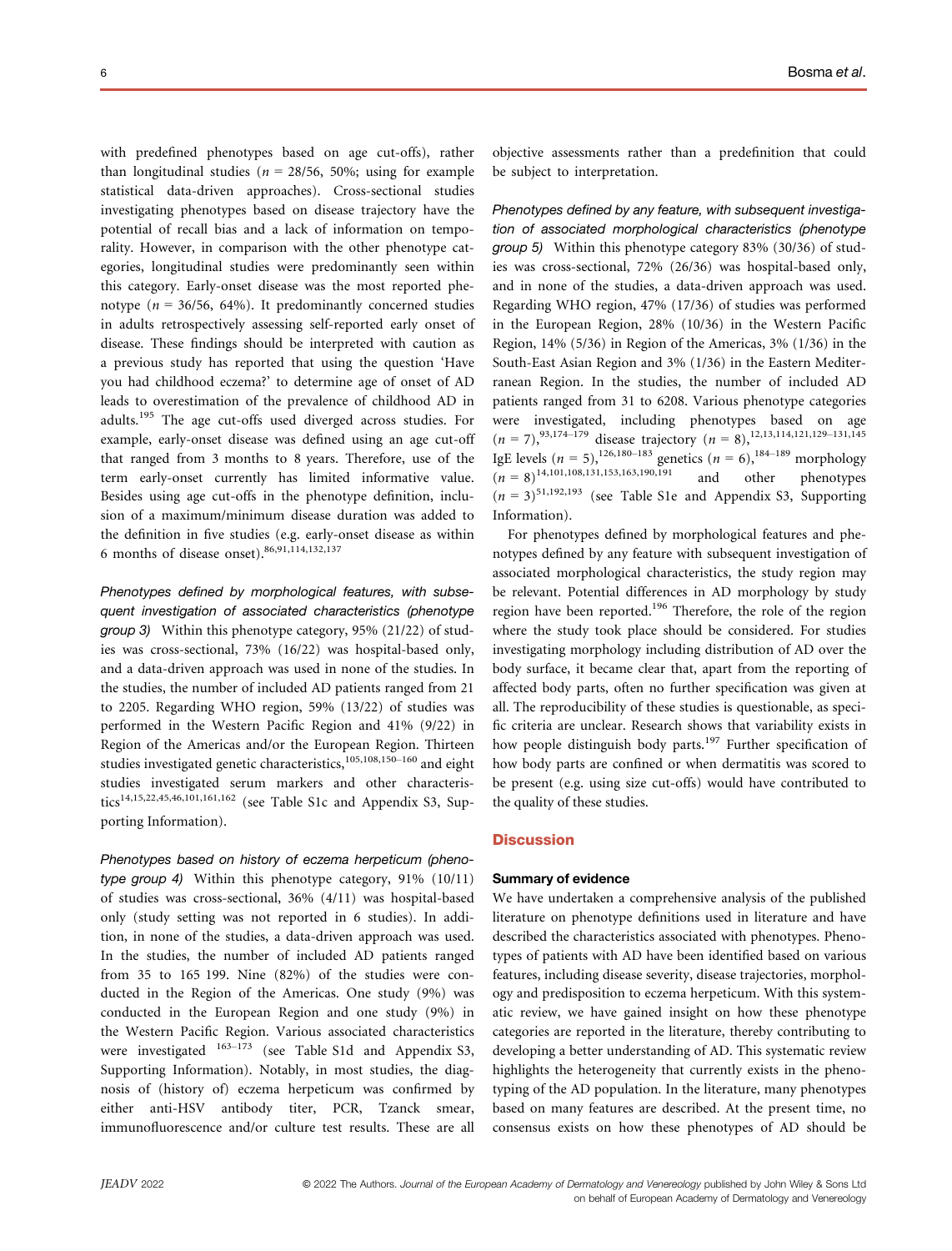defined, and the potential role of phenotypes in guiding both diagnostic and therapeutic management of patients is unknown.

Across the phenotype categories there were both differences and similarities in study characteristics. We identified mostly cross-sectional studies  $(n = 141, 76%)$  in predominantly hospital-based settings ( $n = 109, 59\%$ ). Hospital-based studies could be subject to selection bias due to referral criteria, potentially leading to the identification of other phenotypes than when a population-based approach was used. Therefore, hospitalbased studies need to be interpreted cautiously.<sup>194</sup> Phenotypes based on disease severity were most frequently studied ( $n = 91$ , 49%). The methodological approach for investigating phenotypes differed between studies. Besides the predefinition of a subgroup of patients based on certain features (e.g. cut-offs for age or severity), statistical data-driven approaches were also used to identify phenotypes in the minority of studies ( $n = 13, 7\%$ ), for example, by using latent class analysis or cluster analysis. Though these data-driven approaches are only used in a minority of studies aiming to investigate phenotypes, this can be considered a relatively unbiased way to identify phenotypes, in contrast to an approach using an investigator-imposed predefinition. The most frequently used data-driven approach is latent class analysis. Data-driven approaches have the potential to identify patterns that are not obvious to clinical observation. Unfortunately, this only was performed in a small number of studies.

# Strengths and limitations

No previous systematic reviews were undertaken to map the current evidence on AD phenotypes in the literature. Librarians were involved in composing a comprehensive and broad search strategy. The protocol of this systematic review was published and preregistered. Moreover, we adhered to PRISMA guidelines in the reporting of this study.

Limitations include that since both the phenotype definitions and the a priori defined characteristics of interest differed between studies, we were unable to pool results and did not use GRADE to assess the quality of evidence. Accordingly, no metaanalyses could be undertaken due to this heterogeneity in study outcomes, and therefore, we have reported on all studies separately in the evidence tables (Table S1a–e, Supporting Information) and Appendix S3 (Supporting Information). Meta-bias resulting from publication bias or selective outcome reporting bias could not be assessed formally because of the qualitative nature of the study. However, both types of bias are deemed unlikely because of our rigorous search and descriptive nature of the studies. Studies were retrieved by our search when the term phenotype or synonyms of phenotype were specifically mentioned. In other words, studies that have used other terminologies (i.e. studies that describe phenotypes, but do not use the terminology phenotype or synonyms of phenotype) could have been missed. A bias for recent studies may have been introduced by the absence of these terminologies at inception of the used databases. Case reports and case series, for example, describing morphological phenotypes were excluded. Although we report associations between phenotypes and characteristics, these do not prove any causal relationship, and many are based on small sample sizes in hospital-based populations and hence should be interpreted with caution due to the possibility of referral and selection bias. In context of the scoping nature of this systematic review, we did not restrict to a specific study setting, size or confounder adjustment. Lastly, because the term phenotype is used in numerous ways in the literature, we had to define phenotype for consistency, and in the context of this systematic review, we have defined phenotype as a subtype or subgroup of patients with AD. In the context of precision medicine, a semantic distinction with endo(pheno)types would be of interest. It was not feasible to include all potential phenotypic groupings in this study. Therefore, we were forced to make choices on which phenotypes to focus, which resulted in focussing only on the most clinically relevant phenotypes. Excluded phenotype categories include subgroups based only on age, gender, ethnic populations, presence of triggers, (allergic) comorbidities, immunology and genetics.

# Implications and recommendations for future research

At the moment, the therapeutic management of AD is generally not based on phenotypes that could reflect potentially relevant differences in characteristics between patients, with the exception of severity. In theory, these differences in phenotypes could be associated with variations in treatment outcome. In the context of personalized medicine, stratification according to phenotype would be of interest to enable investigation of which patients are likely to respond best to certain therapies. In order to facilitate comparative or pooled analyses across studies in the future, phenotypes should be uniformly defined and consistently used. Ideally, researchers should use the same definitions for AD phenotypes in research, similarly to using the same core outcome set for outcome measurements in clinical trials and clinical practice ([www.homeforeczema.org/](http://www.homeforeczema.org/)). This core outcome set already includes the recommendation of using the EASI to measure disease severity. A previous study has determined and recommended the following severity strata for EASI: 0: clear, 0.1-5.9: mild, 6.0-22.9: moderate and 23.0-72: severe.<sup>198</sup> We should preferably use the same outcome measurements and cutoffs to describe disease severity phenotypes. Regarding phenotypes based on disease trajectories, we ideally should use the same definitions, e.g. early-onset disease, by using uniform age cut-offs, when using non-data-driven approaches. However, first, we should get a clearer picture of the predictive ability of such cut-offs. As for morphology, it would be desirable to develop (diagnostic) criteria for morphological phenotypes, as current diagnostic criteria for AD do not facilitate the identification of these or phenotypes in general.<sup>199,200</sup> The current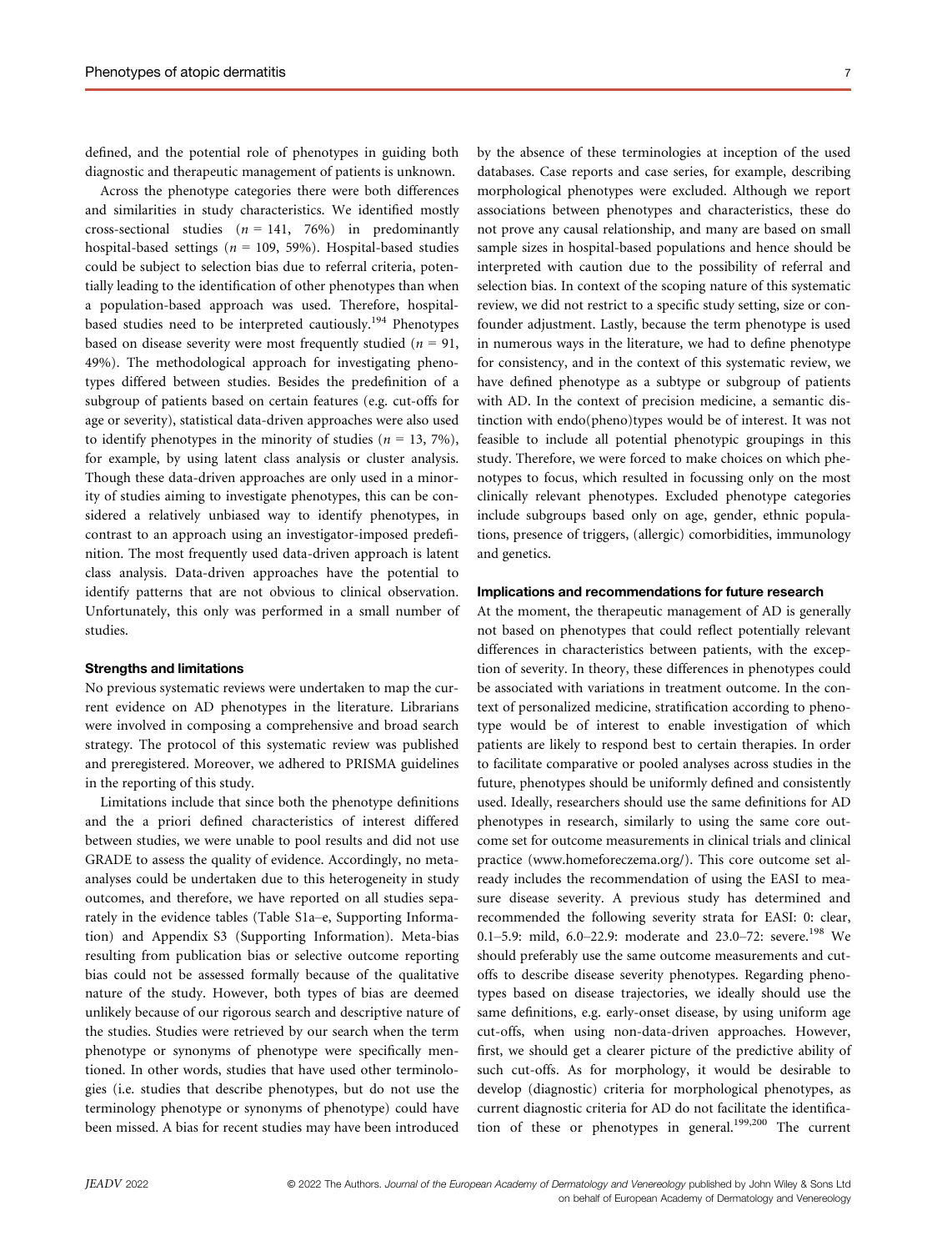heterogeneity in phenotyping of AD has demonstrated a need for international harmonization. More research using unbiased data-driven approaches in well-defined, population-based settings should be considered to allow for the identification of phenotypes that are not obvious to clinical observation. Selection of appropriate data-driven techniques should be guided by the nature of the dataset, e.g. whether it is cross-sectional or longitudinal, and by the types of input available (disease activity, severity, clinical presentation etc.). To date, most cross-sectional datadriven techniques have been from the family of cluster analysis, and longitudinal data techniques have been from the family of mixture models such as latent class analysis. Phenotypes identified by a wide range of cross-sectional data may be more richly characterized than phenotypes identified by a smaller range of fewer but longitudinally collected data, but their interpretation may be different. For example, cross-sectional phenotypes may describe clinical AD presentation well but may be less suitable to track the persistence or resolution characteristics that longitudinal phenotypes characterize and vice versa. Whatever the method, the resulting phenotypes should be interpreted in context of the demographic characteristics (e.g. age, sex, ethnicity and geographical region) of the population represented by the sample used to derive them, i.e. not assumed to be applicable to populations not included in the sample. Phenotype studies should also be replicated in independent populations to investigate the stability of the identified phenotypes. In addition, it would be of interest to investigate phenotypes based on allergic comorbidities, since we apprehend AD as part of a larger group of diseases with TH2 inflammation skewing. Lastly, the identification of clinically meaningful phenotypes in the context of treatment outcome should be pursued, by investigating therapeutic effectiveness and safety in patients stratified according to phenotype.

# **Conclusions**

This systematic review has identified a lack in the uniform and consistent use of phenotypes of AD across studies. We have presented an overview of the phenotype definitions used in literature for disease severity, disease trajectory, morphology and eczema herpeticum. In addition, we describe characteristics reported to be associated with these phenotypes, and other phenotypes with subsequent investigation of associated morphological characteristics. Heterogeneity was observed in phenotype definitions used and in associated characteristics investigated within the same phenotypic grouping. Further research applying a consistent and uniform use of phenotype definitions and datadriven data approaches are recommended. The identification of clinically meaningful phenotypes and insights into underlying endotypes has the potential to improve therapeutic strategies, by working towards personalized medicine and ultimately leading to the improvement of care for this condition.

### Acknowledgements

The authors would like to thank clinical librarians Zoe Thomas, Russel Burke and Jane Falconer for their contribution to the search and Habibah Sahebdin, Anna Zwanenburg, Marie-Jose Fernandes and Ayumi Hamaguchi for their contribution to the screening of studies in the initial stages of the review. This research was funded in whole, or in part, by the Wellcome Trust [Grant number 205039/Z/16/Z]. For the purpose of open access, the author has applied a CC BY public copyright licence to any author's accepted manuscript version arising from this submission.

### Data availability statement

The authors confirm that the data supporting the findings of this study are available within the article and its supplementary materials.

#### **References**

- 1 Langan SM, Irvine AD, Weidinger S. Atopic dermatitis. Lancet 2020; 396: 345–360.
- 2 Bieber T. Atopic dermatitis 2.0: from the clinical phenotype to the molecular taxonomy and stratified medicine. Allergy 2012; 67: 1475– 1482.
- 3 Mulick AR, Allen V, Williams HC et al. Classifying atopic dermatitis: protocol for a systematic review of subtypes (phenotypes) and associated characteristics. BMJ Open 2018; 8: e023097.
- 4 PROSPERO protocol. URL [https://www.crd.york.ac.uk/prospero./](https://www.crd.york.ac.uk/prospero./display_record.php?RecordID=87500) [display\\_record.php?RecordID=87500](https://www.crd.york.ac.uk/prospero./display_record.php?RecordID=87500) (last accessed: 14 Dec 2020).
- 5 Moher D, Liberati A, Tetzlaff J, Altman DG. Preferred reporting items for systematic reviews and meta-analyses: the PRISMA statement. J Clin Epidemiol 2009; 62: 1006–1012.
- 6 Bieber T, D'Erme AM, Akdis CA et al. Clinical phenotypes and endophenotypes of atopic dermatitis: where are we, and where should we go? J Allergy Clin Immunol 2017; 139: s58–S64.
- 7 Joanna Briggs Institute critical appraisal tools. URL [https://joannabriggs.](https://joannabriggs.org/critical-appraisal-tools) [org/critical-appraisal-tools](https://joannabriggs.org/critical-appraisal-tools) (last accessed: 14 December 2020).
- 8 Arima M, Shimizu Y, Sowa J et al. Psychosomatic analysis of atopic dermatitis using a psychological test. J. Dermatol 2005; 32: 160–168.
- 9 Jenerowicz D, Czarnecka-Operacz M, Silny W. Peripheral blood eosinophilia in atopic dermatitis. Acta Dermatovenerol Alp Panon Adriat 2007; 16: 47–52.
- 10 Lacy K, Archer C, Wood N, Bidwell J. Association between a common IL10 distal promoter haplotype and IgE production in individuals with atopic dermatitis. Int J Immunogenet 2009; 36: 213–216.
- 11 Dezman K, Korosec P, Rupnik H, Rijavec M. SPINK5 is associated with early-onset and CHI3L1 with late-onset atopic dermatitis. Int J Immunogenet 2017; 44: 212–218.
- 12 Garmhausen D, Hagemann T, Bieber T et al. Characterization of different courses of atopic dermatitis in adolescent and adult patients. Allergy 2013; 68: 498–506.
- 13 Yazganoglu KD, Ozkaya E. Non-typical morphology and localization in Turkish atopic dermatitis patients with onset before the age of 18 years. Indian J Dermatol Venereol Leprol 2011; 77: 23–27.
- 14 Heede NG, Thyssen JP, Thuesen BH et al. Health-related quality of life in adult dermatitis patients stratified by filaggrin genotype. Contact Dermatitis 2017; 76: 167–177.
- 15 Kaga M, Sugita T, Nishikawa A, Wada Y, Hiruma M, Ikeda S. Molecular analysis of the cutaneous Malassezia microbiota from the skin of patients with atopic dermatitis of different severities. Mycoses 2011; 54: e24–e28.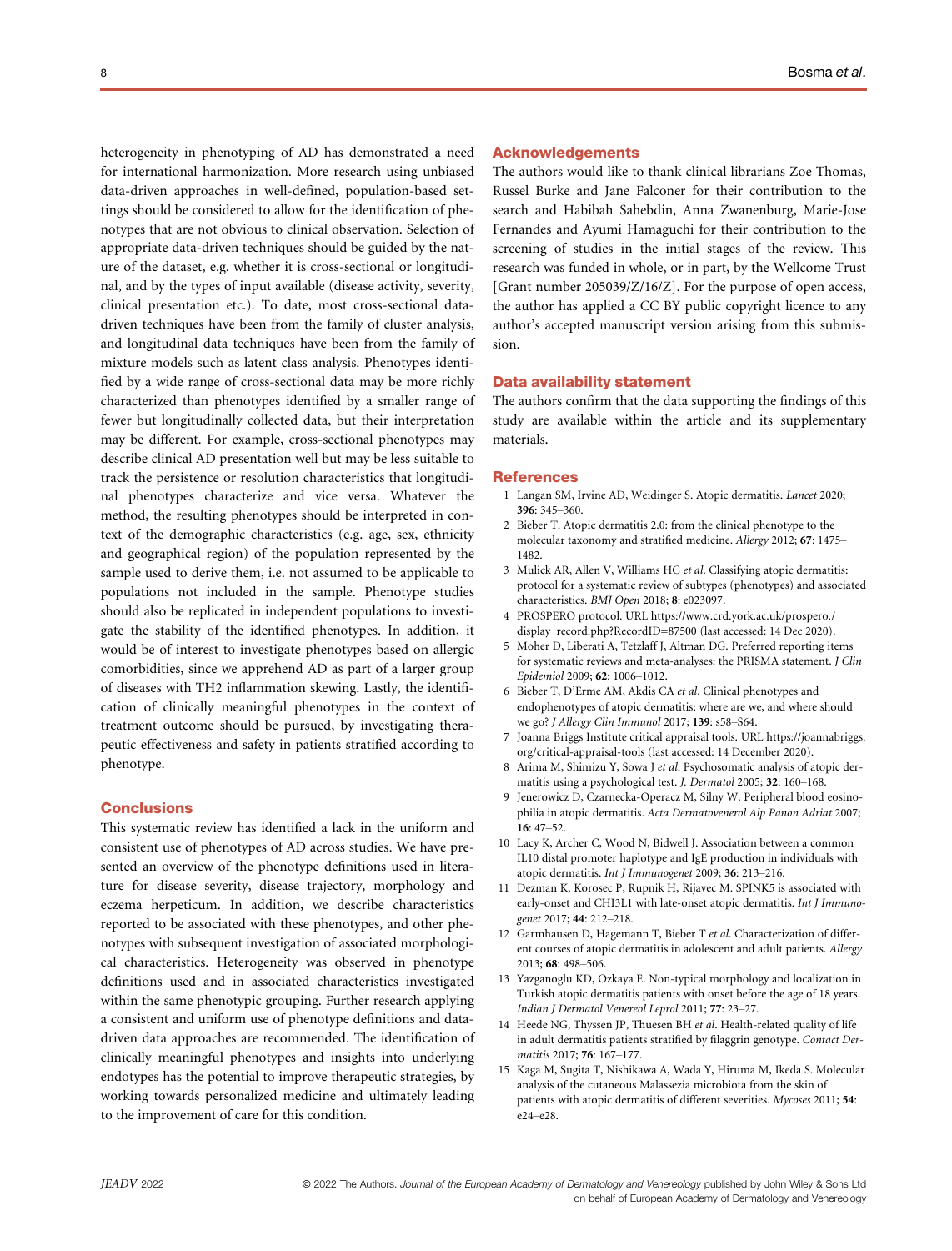- 16 Hagendorens MM, Ebo DG, Bridts CH, Water LV, De Clerck LS, Stevens WJ. Prenatal exposure to house dust mite allergen (Der p 1), cord blood T cell phenotype and cytokine production and atopic dermatitis during the first year of life. Pediatr Allergy Immunol 2004; 15: 308–315.
- 17 Greisenegger EK, Novak N, Maintz L et al. Analysis of four prevalent filaggrin mutations (R501X, 2282del4, R2447X and S3247X) in Austrian and German patients with atopic dermatitis. J Eur Acad Dermatol Venereol 2010; 24: 607–610.
- 18 Dworzak MN, Froschl G, Printz D et al. Skin-associated lymphocytes in the peripheral blood of patients with atopic dermatitis: signs of subset expansion and stimulation. J Allergy Clin Immunol 1999; 103: 901–906.
- 19 Jung M, Choi J, Lee SA, Kim H, Hwang J, Choi EH. Pyrrolidone carboxylic acid levels or caspase-14 expression in the corneocytes of lesional skin correlates with clinical severity, skin barrier function and lesional inflammation in atopic dermatitis. J Dermatol Sci 2014; 76: 231–239.
- 20 Addor FAS, Takaoka R, Rivitti EA, Aoki V. Atopic dermatitis: correlation between non-damaged skin barrier function and disease activity. Int J Dermatol 2012; 51: 672–676.
- 21 Flohr C, England K, Radulovic S et al. Filaggrin loss-of-function mutations are associated with early-onset eczema, eczema severity and transepidermal water loss at 3 months of age. Br J Dermatol 2010; 163: 1333–1336.
- 22 Flohr C, Perkin M, Logan K et al. Atopic dermatitis and disease severity are the main risk factors for food sensitization in exclusively breastfed infants. J Invest Dermatol 2014; 134: 345–350.
- 23 Furue M, Matsumoto T, Yamamoto T et al. Correlation between serum thymus and activation-regulated chemokine levels and stratum corneum barrier function in healthy individuals and patients with mild atopic dermatitis. J Dermatol Sci 2012; 66: 60-63.
- 24 Sakurai K, Sugiura H, Matsumoto M, Uehara M. Occurrence of patchy parakeratosis in normal-appearing skin in patients with active atopic dermatitis and in patients with healed atopic dermatitis: a cause of impaired barrier function of the atopic skin. *J Dermatol Sci* 2002; 30: 37–42.
- 25 Mocsai G, Gaspar K, Nagy G et al. Severe skin inflammation and filaggrin mutation similarly alter the skin barrier in patients with atopic dermatitis. Br J Dermatol 2014; 170: 617–624.
- 26 Sugawara T, Kikuchi K, Tagami H, Aiba S, Sakai S. Decreased lactate and potassium levels in natural moisturizing factor from the stratum corneum of mild atopic dermatitis patients are involved with the reduced hydration state. J Dermatol Sci 2012; 66: 154–159.
- 27 O'Regan GM, Kemperman PM, Sandilands A et al. Raman profiles of the stratum corneum define 3 filaggrin genotype-determined atopic dermatitis endophenotypes. J Allergy Clin Immunol 2010; 126: 574–580.e1.
- 28 Kezic S, O'Regan GM, Yau N et al. Levels of filaggrin degradation products are influenced by both filaggrin genotype and atopic dermatitis severity. Allergy 2011; 66: 934–940.
- 29 Shen CP, Zhao MT, Jia ZX, Zhang JL, Jiao L, Ma L. Skin ceramide profile in children with atopic dermatitis. Dermatitis 2018; 29: 219–222.
- 30 Verzeaux L, Vyumvuhore R, Boudier D et al. Atopic skin: in vivo Raman identification of global molecular signature, a comparative study with healthy skin. Exp Dermatol 2018; 27: 403–408.
- 31 Toncic RJ, Kezic S, Jakasa I et al. Filaggrin loss-of-function mutations and levels of filaggrin degradation products in adult patients with atopic dermatitis in Croatia. J Eur Acad Dermatol Venereol 2020; 34: 1789– 1794.
- 32 Biagini Myers JM, Sherenian MG, Baatyrbek Kyzy A et al. Events in normal skin promote early-life atopic dermatitis-the MPAACH cohort. J Allergy Clin Immunol Pract 2020; 8: 2285–93.e6.
- 33 Montero-Vilchez T, Segura-Fernandez-Nogueras MV, Perez-Rodriguez I et al. Skin barrier function in psoriasis and atopic dermatitis: transepidermal water loss and temperature as useful tools to assess disease severity. J Clin Med 2021; 10: 359.
- 34 Batmaz SB. Simple markers for systemic inflammation in pediatric atopic dermatitis patients. Indian J Dermatol 2018; 63: 305–310.
- 35 de Oliveira TT, Orfali RL, de Lollo C et al. Impaired CD23 and CD62L expression and tissue inhibitors of metalloproteinases secretion by eosinophils in adults with atopic dermatitis. J Eur Acad Dermatol Venereol 2016; 30: 2072–2076.
- 36 Okano-Mitani H, Ikai K, Imamura S. Leukotriene A4 hydrolase in peripheral leukocytes of patients with atopic dermatitis. Arch Dermatol Res 1996; 288: 168–172.
- 37 McPherson T, Sherman VJ, Aslam A et al. Filaggrin null mutations associate with increased frequencies of allergen-specific CD4+ T-helper 2 cells in patients with atopic eczema. Br J Dermatol 2010; 163: 544–549.
- 38 Schultz Larsen F, Grunnet N. Lymphocyte transformation tests and subpopulations of lymphocytes in a population-based material of atopic dermatitis in twins. Scand J Immunol 1985; 21: 375-381.
- 39 Miadonna A, Tedeschi A, Leggieri E et al. Characterization of T cell subsets in patients with atopic dermatitis using OKT monoclonal antibodies. Ann Allergy 1985; 54: 321–324.
- 40 Seneviratne SL, Jones L, Bailey AS, Black AP, Ogg GS. Severe atopic dermatitis is associated with a reduced frequency of IL-10 producing allergen-specific CD4+ T cells. Clin Exp Dermatol 2006; 31: 689-694.
- 41 Takigawa M, Tamamori T, Horiguchi D et al. Fc epsilon receptor II/ CD23-positive lymphocytes in atopic dermatitis. I. The proportion of Fc epsilon RII+ lymphocytes correlates with the extent of skin lesion. Clin Exp Immunol 1991; 84: 275–282.
- 42 Thompson LF, Mellon MH, Zeiger RS, Spiegelberg HL. Characterization with monoclonal antibodies of T lymphocytes bearing Fc receptors for IgE (T epsilon cells) and IgG (T gamma cells) in atopic patients. J Immunol 1983; 131: 2772–2776.
- 43 Wehrmann W, Reinhold U, Kukel S, Franke N, Uerlich M, Kreysel HW. Selective alterations in natural killer cell subsets in patients with atopic dermatitis. Int Arch Allergy Appl Immunol 1990; 92: 318–322.
- 44 Wehrmann W, Reinhold U, Pawelec G, Wernet P, Kreysel HW. In vitro generation of IFN-gamma in relationship to in vivo concentration of IgE and IgG subclasses and Fc epsilon Rl/CD23 positive circulating lymphocytes in patients with severe atopic dermatitis (AD). Acta Derm Venereol Suppl 1989; 144: 127–130.
- 45 Kou K, Okawa T, Yamaguchi Y et al. Periostin levels correlate with disease severity and chronicity in patients with atopic dermatitis. Br J Dermatol 2014; 171: 283–291.
- 46 Okawa T, Yamaguchi Y, Kou K et al. Serum levels of squamous cell carcinoma antigens 1 and 2 reflect disease severity and clinical type of atopic dermatitis in adult patients. Allergol Int 2018; 67: 124–130.
- 47 Uysal P, Avcil S, Neselioglu S, Bicer C, Catal F. Association of oxidative stress and dynamic thiol-disulphide homeostasis with atopic dermatitis severity and chronicity in children: a prospective study. Clin Exp Dermatol 2018; 43: 124–130.
- 48 Galli E, Rocchi L, Carello R, Giampietro PG, Panei P, Meglio P. Serum Vitamin D levels and Vitamin D supplementation do not correlate with the severity of chronic eczema in children. Eur Ann Allergy Clin Immunol 2015; 47: 41–47.
- 49 Hallau J, Hamann L, Schumann RR, Worm M, Heine G. A promoter polymorphism of the vitamin D metabolism gene Cyp24a1 is associated with severe atopic dermatitis in adults. Acta Derm Venereol 2016; 96: 169–172.
- 50 Gayret OB, Nacaroglu HT, Erol M, Sener A. Neutrophil-lymphocyte ratio and the platelet parameters as biomarkers of atopic dermatitis severity in children. Iran Red Crescent Med J 2019; 21: e91594.
- 51 Holm JG, Agner T, Clausen ML, Thomsen SF. Determinants of disease severity among patients with atopic dermatitis: association with components of the atopic march. Arch Dermatol Res 2019; 311: 173–182.
- 52 Nousbeck J, McAleer MA, Hurault G et al. MicroRNA analysis of childhood atopic dermatitis reveals a role for miR-451a. Br J Dermatol 2021; 184: 514–523.
- 53 Bergallo M, Accorinti M, Galliano I et al. Expression of miRNA155, FOXP3 and RORgamma, in children with moderate and severe atopic dermatitis. G Ital Dermatol Venereol 2020; 155: 168–172.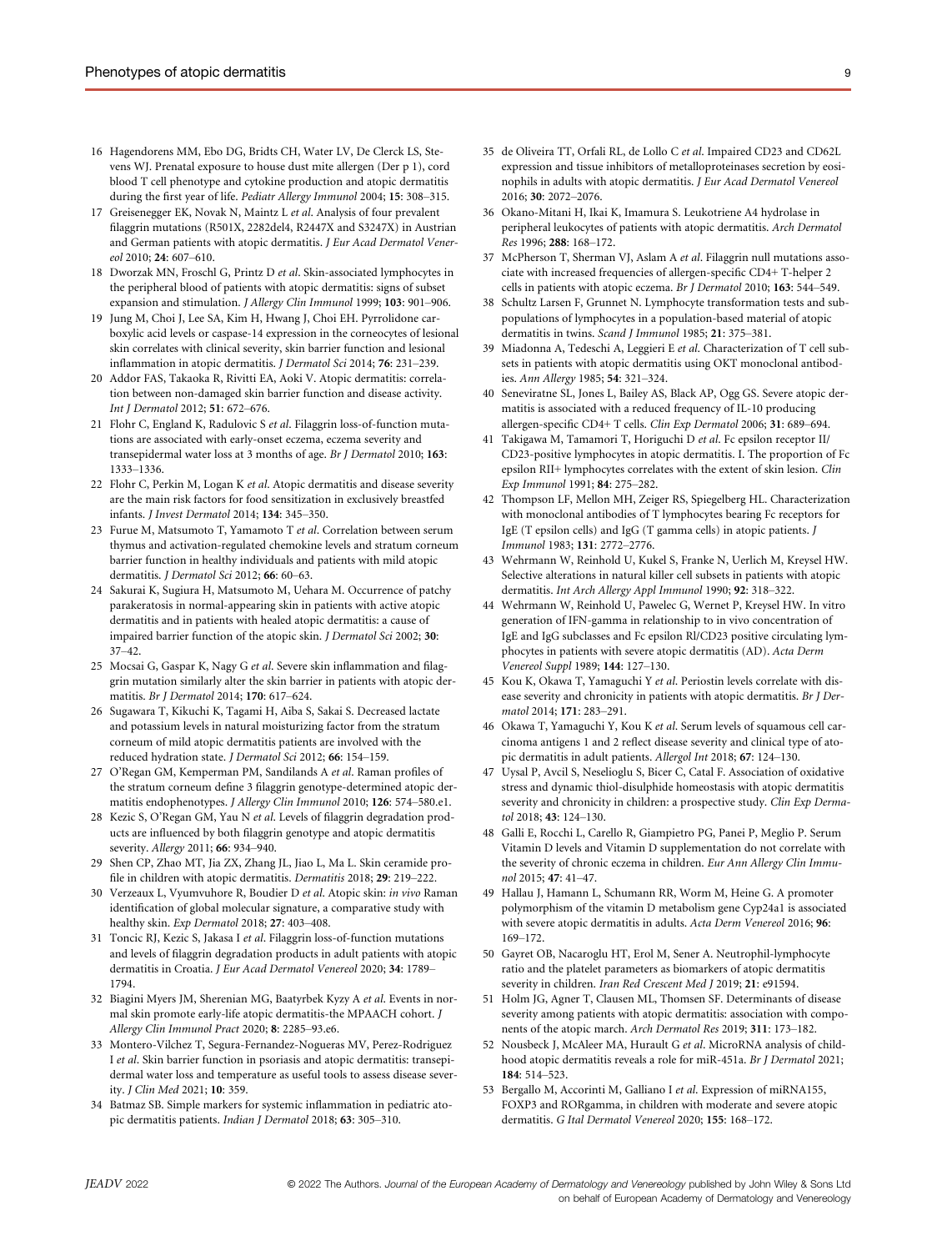- 54 Johnson EE, Irons JS, Patterson R, Roberts M. Serum IgE concentration in atopic dermatitis. Relationship to severity of disease and presence of atopic respiratory disease. J Allergy Clin Immunol 1974; 54: 94–99.
- 55 Uehara M. Family background of respiratory atopy: a factor of serum IgE elevation in atopic dermatitis. Acta Derm Venereol Suppl 1989; 144: 78–82.
- 56 Yoshikawa K, Ishii M, Chanoki M et al. Relationship of the severity of atopic dermatitis with nonspecific IgE, serum LDH, eosinophil counts in patients given the anti-allergic agent oxatomide. [Japanese] Skin Res 2000; 42: 276–284.
- 57 Winge MC, Bilcha KD, Lieden A et al. Novel filaggrin mutation but no other loss-of-function variants found in Ethiopian patients with atopic dermatitis. Br J Dermatol 2011; 165: 1074–1080.
- 58 Laske N, Niggemann B. Does the severity of atopic dermatitis correlate with serum IgE levels? Pediatr Allergy Immunol 2004; 15: 86–88.
- 59 Mittermann I, Wikberg G, Johansson C et al. IgE sensitization profiles differ between adult patients with severe and moderate atopic dermatitis. PLoS One 2016; 11: e0156077.
- 60 Sanchez J, Sanchez A, Cardona R. Particular characteristics of atopic eczema in tropical environments. the tropical environment control for chronic eczema and molecular assessment (TECCEMA) cohort study. An Bras Dermatol 2017; 92: 177–183.
- 61 Savolainen J, Lammintausta K, Kalimo K, Viander M. Candida albicans and atopic dermatitis. Clin Exp Allergy 1993; 23: 332–339.
- 62 Thijs JL, Strickland I, Bruijnzeel-Koomen CAFM et al. Moving toward endotypes in atopic dermatitis: identification of patient clusters based on serum biomarker analysis. J Allergy Clin Immunol 2017; 140: 730– 737.
- 63 Quah PL, Loo EX, Lee GN et al. Clinical phenotype and allergen sensitization in the first 2 years as predictors of atopic disorders at age 5 years. World Allergy Organ J 2015; 8: 33.
- 64 Ercan H, Ispir T, Kirac D et al. Predictors of atopic dermatitis phenotypes and severity: roles of serum immunoglobulins and filaggrin gene mutation R501X. Allergol Immunopathol 2013; 41: 86–93.
- 65 Clausen ML, Edslev SM, Andersen PS, Clemmensen K, Krogfelt KA, Agner T. Staphylococcus aureus colonization in atopic eczema and its association with filaggrin gene mutations. Br J Dermatol 2017; 177: 1394–1400.
- 66 Benito D, Aspiroz C, Gilaberte Y et al. Genetic lineages and antimicrobial resistance genotypes in Staphylococcus aureus from children with atopic dermatitis: detection of clonal complexes CC1, CC97 and CC398. J Chemother 2016; 28: 359–366.
- 67 Ong PY, Patel M, Ferdman RM, Dunaway T, Church JA. Association of staphylococcal superantigen-specific immunoglobulin e with mild and moderate atopic dermatitis. J Pediatr 2008; 153: 803–806.
- 68 Semic-Jusufagic A, Bachert C, Gevaert P et al. Staphylococcus aureus sensitization and allergic disease in early childhood: population-based birth cohort study. J Allergy Clin Immunol 2007; 119: 930–936.
- 69 Zhang E, Tanaka T, Tajima M, Tsuboi R, Nishikawa A, Sugita T. Characterization of the skin fungal microbiota in patients with atopic dermatitis and in healthy subjects. Microbiol Immunol 2011; 55: 625– 632.
- 70 Silva MT, Souza VM, Bragagnoli G, Pereira TG, Malagueno E. Atopic dermatitis and ascariasis in children aged 2 to 10 years. J Pediatr 2010;  $86:53-58$ .
- 71 Zheng Y, Wang Q, Ma L et al. Alterations in the skin microbiome are associated with disease severity and treatment in the perioral zone of the skin of infants with atopic dermatitis. Eur J Clin Microbiol Infect Dis 2019; 38: 1677–1685.
- 72 Brandwein M, Fuks G, Israel A et al. Identification of a unique Staphylococcus aureus ribosomal signature in severe atopic dermatitis. Br J Dermatol 2018; 179: 1222–1224.
- 73 Liu Y, Wang S, Dai W et al. Distinct skin microbiota imbalance and responses to clinical treatment in children with atopic dermatitis. Front Cell Infect Microbiol 2020; 10: 336.
- 74 Ekelund E, Lieden A, Link J et al. Loss-of-function variants of the filaggrin gene are associated with atopic eczema and associated phenotypes in Swedish families. Acta Dermato-Venereologica 2008; 88: 15–19.
- 75 Lopes C, Rocha L, Sokhatska O et al. Filaggrin polymorphism Pro478Ser is associated with the severity of atopic dermatitis and colonization by Staphylococcal aureus. J Investig Allergol Clin Immunol 2016; 26: 70–72.
- 76 Sandilands A, Terron-Kwiatkowski A, Hull PR et al. Comprehensive analysis of the gene encoding filaggrin uncovers prevalent and rare mutations in ichthyosis vulgaris and atopic eczema. Nat Genet 2007; 39: 650–654.
- 77 Brown SJ, Relton CL, Liao H et al. Filaggrin null mutations and childhood atopic eczema: a population-based case-control study. J Allergy Clin Immunol 2008; 121: 940–946.e3.
- 78 Ibrahim GH, ElTabbakh MT, Gomaa AH, Mohamed EA. Interleukin-18 gene polymorphisms in Egyptian patients with allergic diseases. Am J Rhinol Allergy 2012; 26: 385–389.
- 79 Kayserova J, Sismova K, Zentsova-Jaresova I et al. A prospective study in children with a severe form of atopic dermatitis: clinical outcome in relation to cytokine gene polymorphisms. J Investig Allergol Clin Immunol 2012; 22: 92–101.
- 80 Martel BC, Litman T, Hald A et al. Distinct molecular signatures of mild extrinsic and intrinsic atopic dermatitis. Exp Dermatol 2016; 25: 453– 459.
- 81 Oh DY, Schumann RR, Hamann L, Neumann K, Worm M, Heine G. Association of the toll-like receptor 2 A-16934T promoter polymorphism with severe atopic dermatitis. Allergy 2009; 64: 1608–1615.
- 82 Rafatpanah H, Bennett E, Pravica V et al. Association between novel GM-CSF gene polymorphisms and the frequency and severity of atopic dermatitis. J Allergy Clin Immunol 2003; 112: 593–598.
- 83 Salpietro C, Rigoli L, Miraglia Del Giudice M et al. TLR2 and TLR4 gene polymorphisms and atopic dermatitis in Italian children: a multicenter study. Int J Immunopathol Pharmacol 2011; 24(4 Suppl): 33–40.
- 84 Bradley M, Soderhall C, Luthman H, Wahlgren CF, Kockum I, Nordenskjold M. Susceptibility loci for atopic dermatitis on chromosomes 3, 13, 15, 17 and 18 in a Swedish population. Hum Mol Genet 2002; 11: 1539–1548.
- 85 Pigors M, Common JEA, Wong X et al. Exome sequencing and rare variant analysis reveals multiple Filaggrin mutations in Bangladeshi families with atopic eczema and additional risk genes. J Invest Dermatol 2018; 138: 2674–2677.
- 86 Brunner PM, Israel A, Zhang N et al. Early-onset pediatric atopic dermatitis is characterized by T(H)2/T(H)17/T(H)22-centered inflammation and lipid alterations. J Allergy Clin Immunol 2018; 141: 2094–2106.
- Dyjack N, Goleva E, Rios C et al. Minimally invasive skin tape strip RNA sequencing identifies novel characteristics of the type 2-high atopic dermatitis disease endotype. J Allergy Clin Immunol 2018; 141: 1298– 1309.
- 88 Czarnowicki T, Gonzalez J, Shemer A et al. Severe atopic dermatitis is characterized by selective expansion of circulating TH2/TC2 and TH22/ TC22, but not TH17/TC17, cells within the skin-homing T-cell population. J Allergy Clin Immunol 2015; 136: 104–115.e7.
- 89 Chan TC, Sanyal RD, Pavel AB et al. Atopic dermatitis in Chinese patients shows TH2/TH17 skewing with psoriasiform features. J Allergy Clin Immunol 2018; 142: 1013–1017.
- 90 Lee JH, Shih YT, Wei ML, Sun CK, Chiang BL. Classification of established atopic dermatitis in children with the in vivo imaging methods. J Biophotonics 2018; 12: e201800148.
- 91 Pavel AB, Renert-Yuval Y, Wu JN et al. Tape strips from early-onset pediatric atopic dermatitis highlight disease abnormalities in nonlesional skin. Allergy 2021; 76: 314–325.
- 92 Wang HC, Cui L, Jia Y, Gao Y, Zhang GL, He CF. Application of lipidomics to reveal differences of facial skin surface lipids between atopic dermatitis and healthy infants. J Cosmet Dermatol 2020; 19: 1528–1534.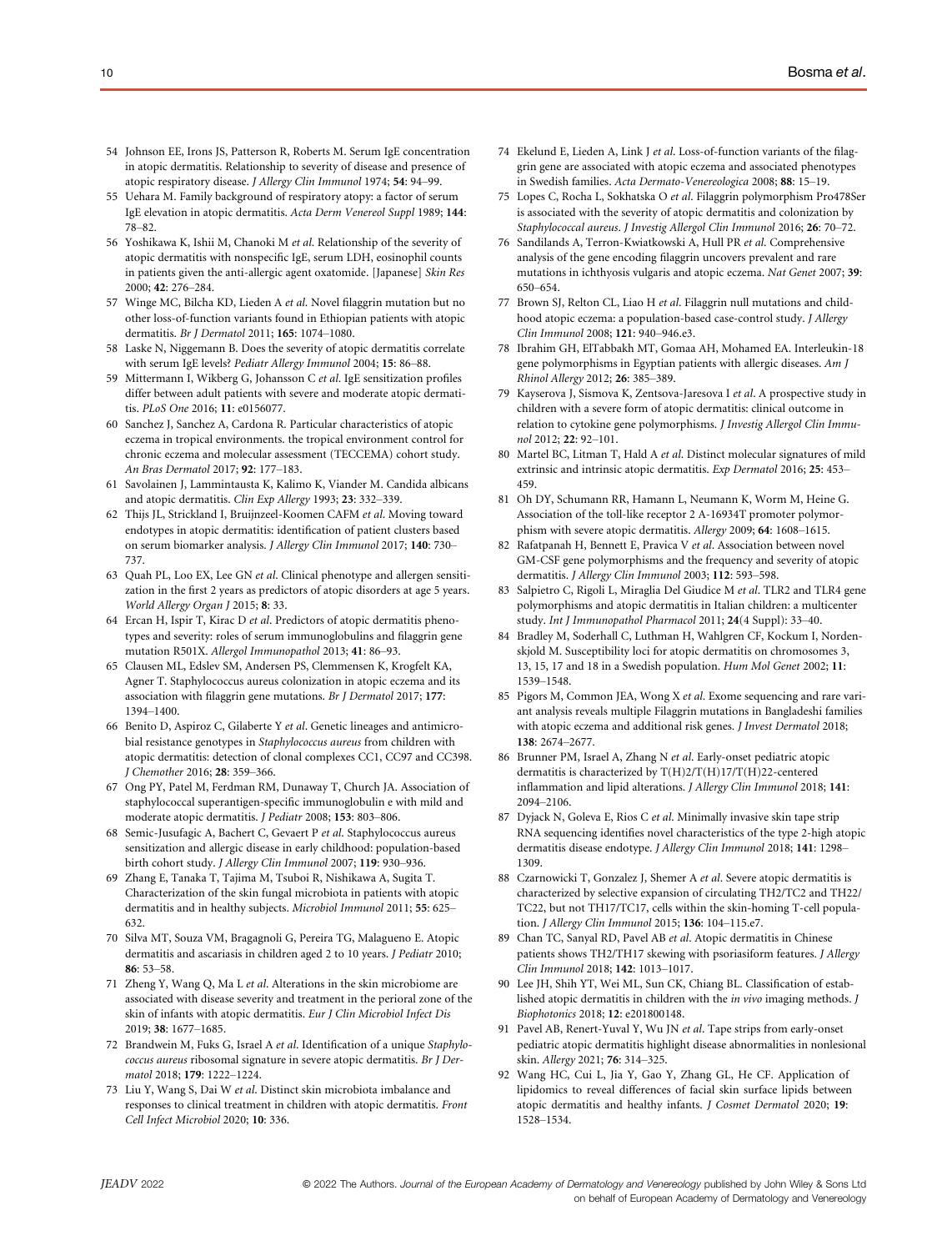- 93 Foley P, Zuo YQ, Plunkett A, Marks R. The frequency of common skin conditions in preschool-age children in Australia - Atopic dermatitis. Arch Dermatol 2001; 137: 293–300.
- 94 Torsney P, Blumstein GI. Atopic dermatitis. observations in natural history and prognosis. J Allergy 1966; 38: 41–45.
- 95 Galli E, Maiello N, Cipriani F et al. Atopic dermatitis phenotypes in preschool and school-age children: a latent class analysis. J Investig Allergol Clin Immunol 2020; 30: 108–116.
- 96 Lowe KE, Mansfield KE, Delmestri A et al. Atopic eczema and fracture risk in adults: a population-based cohort study. J Allergy Clin Immunol 2020; 145: 563–571.e8.
- 97 de Bruin-Weller M, Gadkari A, Auziere S et al. The patient-reported disease burden in adults with atopic dermatitis: a cross-sectional study in Europe and Canada. J Eur Acad Dermatol Venereol 2020; 34: 1026–1036.
- 98 Schonmann Y, Mansfield KE, Hayes JF et al. Atopic eczema in adulthood and risk of depression and anxiety: a population-based cohort study. J Allergy Clin Immunol Pract 2020; 8: 248–257.e16.
- Silverwood RJ, Forbes HJ, Abuabara K et al. Severe and predominantly active atopic eczema in adulthood and long term risk of cardiovascular disease: population based cohort study. BMJ (Clinical Research ed) 2018; 361: k1786.
- 100 Simpson EL, Guttman-Yassky E, Margolis DJ et al. Association of inadequately controlled disease and disease severity with patient-reported disease burden in adults with atopic dermatitis. JAMA Dermatol 2018; 154: 903–912.
- 101 Lammintausta K, Kalimo K. Does a patient's occupation influence the course of atopic dermatitis? Acta Dermato Venereol 1993; 73: 119–122.
- 102 Ungar B, Pavel AB, Robson PM et al. A Preliminary 18F-FDG-PET/MRI study shows increased vascular inflammation in moderate-to-severe atopic dermatitis. J Allergy Clin Immunol Pract 2020; 8: 3500-3506.
- 103 Valenzuela F, Fernandez J, Aroca M et al. Gingival crevicular fluid zincand aspartyl-binding protease profile of individuals with moderate/severe atopic dermatitis. Biomolecules 2020; 10: 1600.
- 104 Wei W, Ghorayeb E, Andria M et al. A real-world study evaluating ade-QUacy of Existing Systemic Treatments for patients with moderate-tosevere Atopic Dermatitis (QUEST-AD): baseline treatment patterns and unmet needs assessment. Ann Allergy Asthma Immunol 2019; 123: 381– 388.e2.
- 105 Luukkonen TM, Kiiski V, Ahola M et al. The value of FLG null mutations in predicting treatment response in atopic dermatitis: an observational study in Finnish patients. Acta Derm Venereol 2017; 97: 456– 463.
- 106 Barker JN, Palmer CN, Zhao Y et al. Null mutations in the filaggrin gene (FLG) determine major susceptibility to early-onset atopic dermatitis that persists into adulthood. J Investig Dermatol 2007; 127: 564–567.
- 107 Brown SJ, Sandilands A, Zhao Y et al. Prevalent and low-frequency null mutations in the filaggrin gene are associated with early-onset and persistent atopic eczema. J Invest Dermatol 2008; 128: 1591–1594.
- 108 Ezzedine K, Droitcourt C, Ged C et al. Usefulness of a global clinical ichthyosis vulgaris scoring system for predicting common FLG null mutations in an adult caucasian population. Br J Dermatol 2012; 167: 1165–1169.
- 109 Esparza-Gordillo J, Schaarschmidt H, Liang L et al. A functional IL-6 receptor (IL6R) variant is a risk factor for persistent atopic dermatitis. J Allergy Clin Immunol 2013; 132: 371–377.
- 110 Zhao LP, Di Z, Zhang L et al. Association of SPINK5 gene polymorphisms with atopic dermatitis in Northeast China. J Eur Acad Dermatol Venereol 2012; 26: 572–577.
- 111 Hu C, Duijts L, Erler NS et al. Most associations of early-life environmental exposures and genetic risk factors poorly differentiate between eczema phenotypes: the Generation R Study. Br J Dermatol 2019; 181: 1190–1197.
- 112 Abuabara K, Ye M, McCulloch CE et al. Clinical onset of atopic eczema: results from 2 nationally representative British birth cohorts followed through midlife. J Allergy Clin Immunol 2019; 144: 710–719.
- 113 Lou C, Mitra N, Wubbenhorst B et al. Association between fine mapping thymic stromal lymphopoietin and atopic dermatitis onset and persistence. Ann Allergy Asthma Immunol 2019; 123: 595–601 .e1.
- 114 Megna M, Patruno C, Balato A et al. An Italian multicentre study on adult atopic dermatitis: persistent versus adult-onset disease. Arch Dermatol Res 2017; 309: 443–452.
- 115 Roduit C, Frei R, Depner M et al. Phenotypes of atopic dermatitis depending on the timing of onset and progression in childhood. JAMA Pediatrics 2017; 171: 655–662.
- 116 Martin PE, Eckert JK, Koplin JJ et al. Which infants with eczema are at risk of food allergy? Results from a population-based cohort. Clin Exp Allergy 2015; 45: 255–264.
- 117 Shoda T, Futamura M, Yang L et al. Timing of eczema onset and risk of food allergy at 3 years of age: a hospital-based prospective birth cohort study. J Dermatol Sci 2016; 84: 144–148.
- 118 Shen CY, Lin MC, Lin HK, Lin CH, Fu LS, Fu YC. The natural course of eczema from birth to age 7 years and the association with asthma and allergic rhinitis: a population-based birth cohort study. Allergy Asthma Proc 2013; 34: 78–83.
- 119 Wan J, Mitra N, Hoffstad OJ, Gelfand JM, Yan AC, Margolis DJ. Variations in risk of asthma and seasonal allergies between early- and lateonset pediatric atopic dermatitis: a cohort study. J Am Acad Dermatol 2017; 77: 634–640.
- 120 Amat F, Saint-Pierre P, Bourrat E et al. Early-onset atopic dermatitis in children: which are the phenotypes at risk of asthma? Results from the ORCA cohort. PLoS One 2015; 10: e0131369.
- 121 Silverberg JI, Vakharia PP, Chopra R et al. Phenotypical differences of childhood- and adult-onset atopic dermatitis. J Allergy Clin Immunol Pract 2018; 6: 1306–1312.
- 122 Hu C, Nijsten T, Pasmans SGMA, de Jongste JC, Jansen PW, Duijts L. Associations of eczema phenotypes with emotional and behavioural problems from birth until school age. The Generation R Study. Br J Dermatol 2020; 183: 311–320.
- 123 Hu C, Nijsten T, Van Meel ER et al. Eczema phenotypes and risk of allergic and respiratory conditions in school age children. Clin Transl Allergy 2020; 10: 7.
- 124 Loo EX, Shek LP, Goh A et al. Atopic dermatitis in early life: evidence for at least three phenotypes? Results from the GUSTO study. Int Arch Allergy Immunol 2015; 166: 273–279.
- 125 Just J, Deslandes-Boutmy E, Amat F et al. Natural history of allergic sensitization in infants with early-onset atopic dermatitis: results from ORCA Study. Pediatr Allergy Immunol 2014; 25: 668–673.
- 126 Kulthanan K, Boochangkool K, Tuchinda P, Chularojanamontri L. Clinical features of the extrinsic and intrinsic types of adult-onset atopic dermatitis. Asia Pac Allergy 2011; 1: 80–86.
- 127 Wang LC, Chiang BL. Early-onset-early-resolving atopic dermatitis does not increase the risk of development of allergic diseases at 3 years old. J Formos Med Assoc 2020; 119: 1854–1861.
- 128 Yamamoto-Hanada K, Yang L, Saito-Abe M et al. Four phenotypes of atopic dermatitis in Japanese children: a general population birth cohort study. Allergol Int 2019; 68: 521–523.
- 129 Nettis E, Ortoncelli M, Pellacani G et al. A multicenter study on the prevalence of clinical patterns and clinical phenotypes in adult atopic dermatitis. J Investig Allergol Clin Immunol 2020; 30: 448–472.
- 130 Dezoteux F, Astrid B, Chuffard M, Drumez E, Azib S, Staumont-Salle D. Atopic dermatitis in elderly adults. Eur J Dermatol 2019; 29: 371–374.
- 131 Guglielmo A, Sechi A, Patrizi A, Gurioli C, Neri I. Head and neck dermatitis, a subtype of atopic dermatitis induced by Malassezia spp: clinical aspects and treatment outcomes in adolescent and adult patients. Pediatr Dermatol 2021; 38: 109–114.
- 132 Esaki H, Brunner PM, Renert-Yuval Y et al. Early-onset pediatric atopic dermatitis is T(H)2 but also T(H)17 polarized in skin. J Allergy Clin Immunol 2016; 138: 1639–1651.

JEADV 2022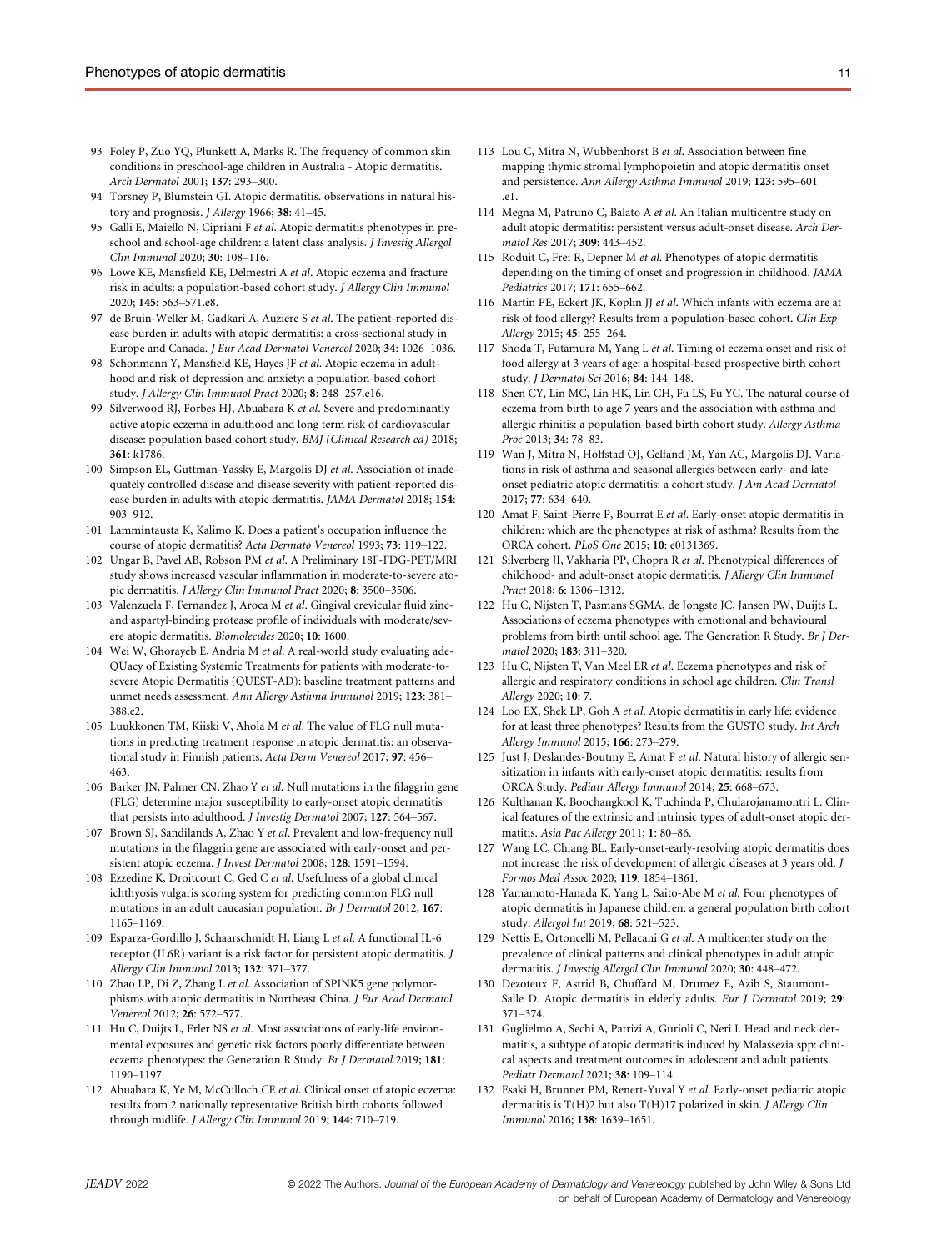- 133 Seo E, Yoon J, Jung S, Lee J, Lee BH, Yu J. Phenotypes of atopic dermatitis identified by cluster analysis in early childhood. J Dermatol 2018; 06: 06.
- 134 Semic-Jusufagic A, Gevaert P, Bachert C, Murray C, Simpson A, Custovic A. Increased serum-soluble interleukin-5 receptor alpha level precedes the development of eczema in children. Pediatr Allergy Immunol 2010; 21: 1052–1058.
- 135 Paternoster L, Savenije OEM, Heron J et al. Identification of atopic dermatitis subgroups in children from 2 longitudinal birth cohorts. J Allergy Clin Immunol 2018; 141: 964–971.
- 136 Lee E, Lee SH, Kwon JW et al. Atopic dermatitis phenotype with early onset and high serum IL-13 is linked to the new development of bronchial hyperresponsiveness in school children. Allergy 2016; 71: 692–700.
- 137 McAleer MA, Jakasa I, Hurault G et al. Systemic and stratum corneum biomarkers of severity in infant atopic dermatitis include markers of innate and T helper cell-related immunity and angiogenesis. Br J Dermatol 2019; 180: 586–596.
- 138 Mohrenschlager M, Schafer T, Huss-Marp J et al. The course of eczema in children aged 5–7 years and its relation to atopy: differences between boys and girls. Br J Dermatol 2006; 154: 505–513.
- 139 Soomro MH, Baiz N, Philippat C et al. Prenatal exposure to phthalates and the development of eczema phenotypes in male children: results from the EDEN mother-child cohort study. Environ Health Perspect 2018; 126: 027002.
- 140 West CE, Ryden P, Lundin D, Engstrand L, Tulic MK, Prescott SL. Gut microbiome and innate immune response patterns in IgE-associated eczema. Clin Exp Allergy 2015; 45: 1419–1429.
- 141 Yap GC, Loo EX, Aw M, Lu Q, Shek LP, Lee BW. Molecular analysis of infant fecal microbiota in an Asian at-risk cohort-correlates with infant and childhood eczema. BMC Res Notes 2014; 7: 166.
- 142 Wang M, Karlsson C, Olsson C et al. Reduced diversity in the early fecal microbiota of infants with atopic eczema. J Allergy Clin Immunol 2008; 121: 129–134.
- 143 Nowrouzian FL, Ljung A, Nilsson S, Hesselmar B, Adlerberth I, Wold AE. Neonatal gut colonization by Staphylococcus aureus strains with certain adhesins and superantigens is negatively associated with subsequent development of atopic eczema. Br J Dermatol 2019; 180: 1481–1488.
- 144 Roduit C, Frei R, Loss G et al. Development of atopic dermatitis according to age of onset and association with early-life exposures. J Allergy Clin Immunol 2012; 130: 130–136.e5.
- 145 von Kobyletzki LB, Bornehag CG, Breeze E, Larsson M, Lindström CB, Svensson Å. Factors associated with remission of eczema in children: a population-based follow-up study. Acta Derm Venereol 2014; 94: 179– 184.
- 146 Steiman CA, Evans MD, Lee KE et al. Patterns of farm exposure are associated with reduced incidence of atopic dermatitis in early life. J Allergy Clin Immunol 2020; 146: 1379–1386.e6.
- 147 McKenzie C, Silverberg JI. The prevalence and persistence of atopic dermatitis in urban United States children. Ann Allergy Asthma Immunol 2019; 123: 173–178.e1.
- 148 Yang SI, Lee SH, Lee SY et al. Prenatal PM2.5 exposure and vitamin Dassociated early persistent atopic dermatitis via placental methylation. Ann Allergy Asthma Immunol 2020; 125: 665–673.e1.
- 149 Wan J, Mitra N, Hoffstad OJ, Yan AC, Margolis DJ. Longitudinal atopic dermatitis control and persistence vary with timing of disease onset in children: a cohort study. J Am Acad Dermatol 2019; 81: 1292–1299.
- 150 Weidinger S, Illig T, Baurecht H et al. Loss-of-function variations within the filaggrin gene predispose for atopic dermatitis with allergic sensitizations. J Allergy Clin Immunol 2006; 118: 214–219.
- 151 Chen H, Common JEA, Haines RL et al. Wide spectrum of filaggrin-null mutations in atopic dermatitis highlights differences between Singaporean Chinese and European populations. Br J Dermatol 2011; 165: 106–114.
- 152 Cheng F, Zhao JH, Tang XF et al. Association of the chromosome 11p13.5 variant and atopic dermatitis with a family history of atopy in

the Chinese Han population. Asian Pac J Allergy Immunol 2016; 34: 109–114.

- 153 Bremmer SE, Hanifin JM, Simpson EL. Clinical detection of icthyosis vulgaris in an atopic dermatits clinic: implications for allergic respiratory disease and prognosis. J Am Acad Dermatol 2008; 59: 72–78.
- 154 Zhong WL, Wu X, Yu B et al. Filaggrin Gene Mutation c.3321delA is associated with dry phenotypes of atopic dermatitis in the Chinese Han population. Chin Med J 2016; 129: 1498–1500.
- 155 Li M, Cheng R, Shi M et al. Analyses of FLG mutation frequency and filaggrin expression in isolated ichthyosis vulgaris (IV) and atopic dermatitis-associated IV. Br J Dermatol 2013; 168: 1335–1338.
- 156 Cheng R, Li M, Zhang H et al. Common FLG mutation K4671X not associated with atopic dermatitis in Han Chinese in a family association study. PLoS One 2012; 7: e49158.
- 157 Ono E, Murota H, Mori Y et al. Sweat glucose and GLUT2 expression in atopic dermatitis: implication for clinical manifestation and treatment. PLoS One 2018; 13: e0195960.
- Takahashi A, Murota H, Matsui S et al. Decreased sudomotor function is involved in the formation of atopic eczema in the cubital fossa. Allergol Int 2013; 62: 473–478.
- 159 Yasuda-Sekiguchi F, Shiohama A, Fukushima A et al. Single nucleotide variations in genes associated with innate immunity are enriched in Japanese adult cases of face and neck type atopic dermatitis. J Dermatol Sci 2021; 101: 93–100.
- 160 Li ZZ, Zhong WL, Hu H et al. Aryl hydrocarbon receptor polymorphisms are associated with dry skin phenotypes in Chinese patients with atopic dermatitis. Clin Exp Dermatol 2019; 44: 613–619.
- 161 Yamamoto-Hanada K, Kawakami E, Saito-Abe M et al. Exploratory analysis of plasma cytokine/chemokine levels in 6-year-old children from a birth cohort study. Cytokine 2020; 130: 155051.
- 162 Silverberg JI, Margolis DJ, Boguniewicz M et al. Distribution of atopic dermatitis lesions in United States adults. J Eur Acad Dermatol Venereol 2019; 33: 1341–1348.
- 163 Beck LA, Boguniewicz M, Hata T et al. Phenotype of atopic dermatitis subjects with a history of eczema herpeticum. J Allergy Clin Immunol 2009; 124: 260–269.9.e1–7.
- 164 Hinz T, Zaccaro D, Byron M et al. Atopic dermo-respiratory syndrome is a correlate of eczema herpeticum. Allergy 2011; 66: 925–933.
- 165 Mathias RA, Weinberg A, Boguniewicz M et al. Atopic dermatitis complicated by eczema herpeticum is associated with HLA B7 and reduced interferon-gamma-producing CD8+ T cells. Br J Dermatol 2013; 169: 700–703.
- 166 Bin L, Edwards MG, Heiser R et al. Identification of novel gene signatures in patients with atopic dermatitis complicated by eczema herpeticum. J Allergy Clin Immunol 2014; 134: 848–855.
- 167 Takahashi R, Sato Y, Kurata M, Yamazaki Y, Kimishima M, Shiohara T. Pathological role of regulatory T cells in the initiation and maintenance of eczema herpeticum lesions. J Immunol 2014; 192: 969–978.
- 168 Gao PS, Rafaels NM, Mu D et al. Genetic variants in thymic stromal lymphopoietin are associated with atopic dermatitis and eczema herpeticum. J Allergy Clin Immunol 2010; 125: 1403–1407.e4.
- 169 Gao L, Bin L, Rafaels NM et al. Targeted deep sequencing identifies rare loss-of-function variants in IFNGR1 for risk of atopic dermatitis complicated by eczema herpeticum. J Allergy Clin Immunol 2015; 136: 1591– 1600.
- 170 Broccardo CJ, Mahaffey S, Schwarz J et al. Comparative proteomic profiling of patients with atopic dermatitis based on history of eczema herpeticum infection and Staphylococcus aureus colonization. J Allergy Clin Immunol 2011; 127: 186–U300.
- 171 Gao PS, Rafaels NM, Hand T et al. Filaggrin mutations that confer risk of atopic dermatitis confer greater risk for eczema herpeticum. J Allergy Clin Immunol 2009; 124: 507–513, 13.e1–7.
- 172 Boorgula MP, Taub MA, Rafaels N et al. Replicated methylation changes associated with eczema herpeticum and allergic response. Clin Epigenetics 2019; 11: 122.